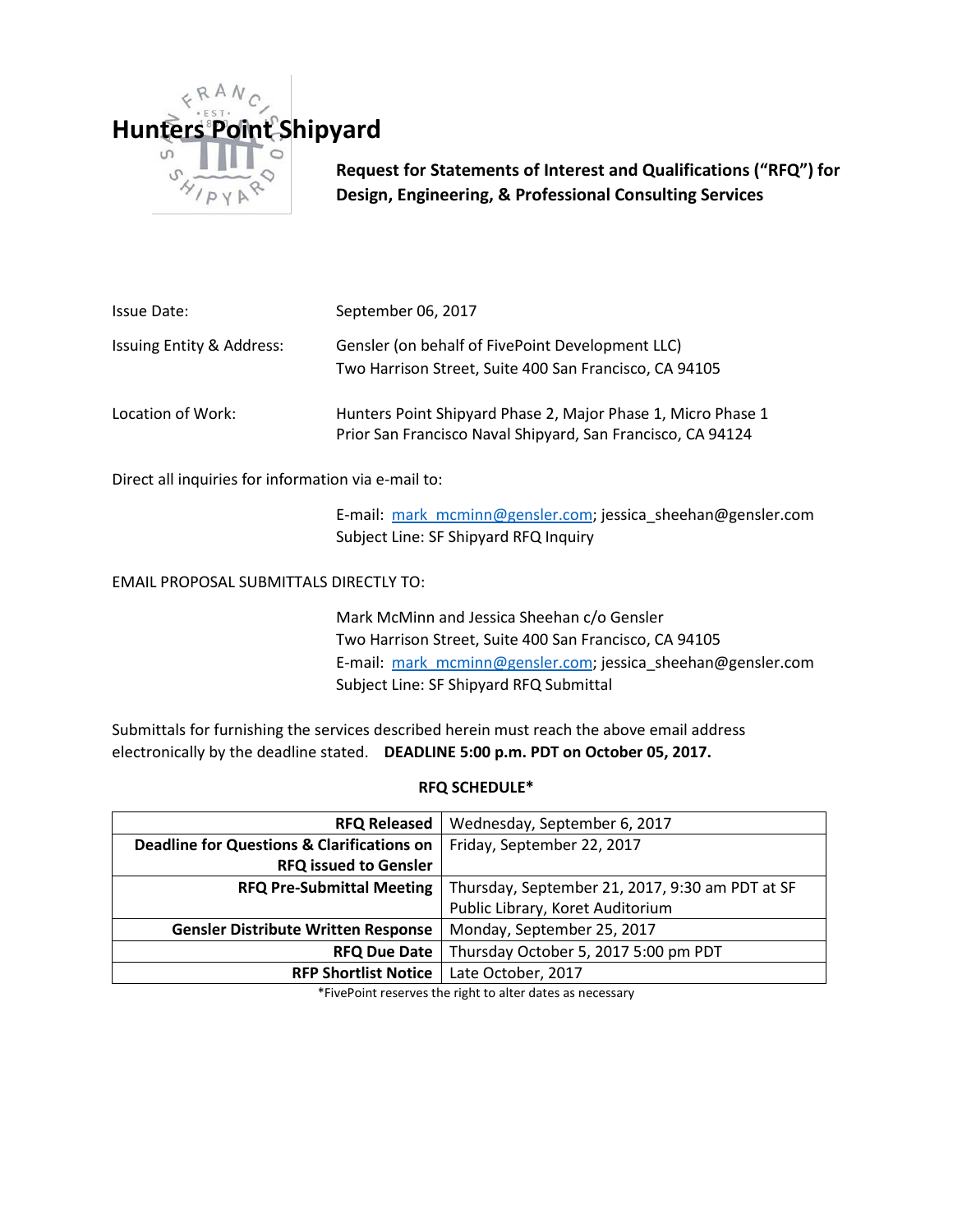# **A. PURPOSE OF THIS DOCUMENT**

This Request for Qualifications (RFQ) seeks **statements of interest and qualifications** from professional services firms to consult on the design of Hunters Point Shipyard Phase 2, Micro Phase 1 projects in collaboration with Gensler and Primary Discipline Consultants. A shortlist of RFQ respondents will be invited to participate in a subsequent RFP process. Micro Phase 1 projects are Buildings 10, 9a and 9b.

Gensler has been retained by FivePoint Holdings, LLC (FivePoint) to serve as the Architect for the Micro Phase 1I Shipyard Site. Gensler, on behalf of FivePoint, is in the process of contracting with the following Primary Discipline Consultants, or Primes, for work related to these projects.

- BKF for civil engineering
- ZFA Structural Engineer
- Watry Design for parking consultant
- Meyers + Engineers for MEP engineering

"Prime consultants" in this context generally means engineering firms that will be Engineer-of-Record for the scope of work identified. Additional professional consultants are required for Micro Phase 1 projects for scopes of work in various disciplines, **including potentially those scopes listed above**. See Section I for a description of professional service opportunities associated with this RFQ. Note that responses to this RFQ should be submitted separately for each building project within Micro Phase 1, as outlined in subsequent sections of this document.

Shipyard projects must also comply with the San Francisco Office of Community Investment and Infrastructure's (OCII) Small Business Enterprise (SBE) Policy, as further described in Section K of this document. The OCII SBE Policy requirements, and existing contracts with Gensler and Prime consultants described above, create opportunities for substantial associations between professional service consultants. Local Business Enterprises (LBEs) and SBEs are strongly encouraged to respond to this RFQ, with an understanding that teaming and substantial associations will be entertained only during a forthcoming RFP process.

FivePoint and Gensler will evaluate responses to this RFQ and invite shortlisted firms to respond to a Request for Proposal (RFP), which will include an interview process.

The project delivery method is expected to include FivePoint's on-boarding of a Construction Manager/General Contractor (CM/GC) to perform cost estimating, construction strategy, and schedule input during early Schematic Design Phase. The current design delivery approach is to complete building design and construction documents for permit and bidding. Design-Assist, Design-Build and similar delivery methods are not currently planned.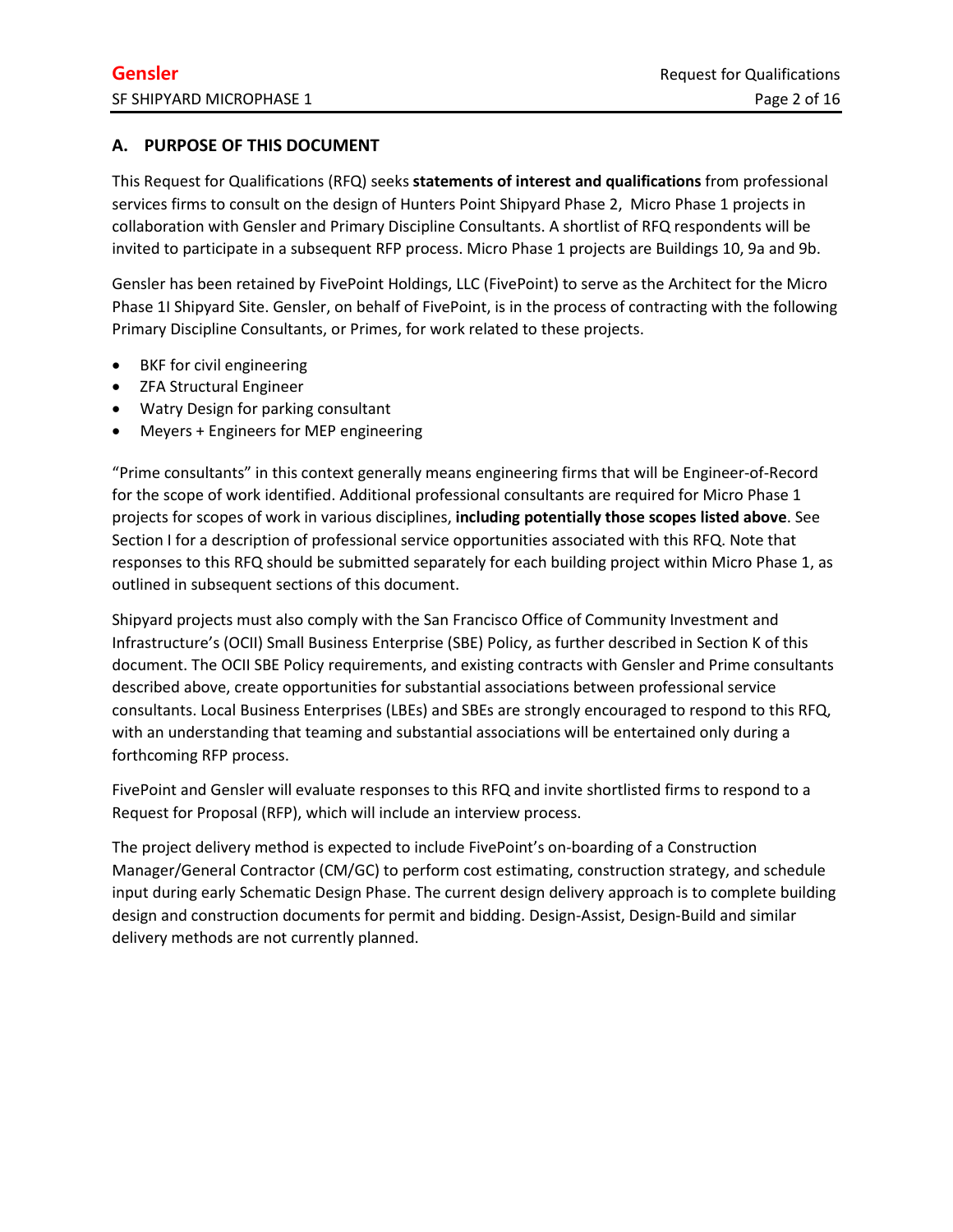# **B. ABBREVIATIONS USED IN THIS REQUEST FOR PROPOSAL**

| Add Alt          | Additive Alternative Fee for discretionary scope that may or may not be contracted  |
|------------------|-------------------------------------------------------------------------------------|
| Architect        | Gensler                                                                             |
| <b>BIM</b>       | <b>Building Information Model</b>                                                   |
| CA               | <b>Construction Administration</b>                                                  |
| <b>CCSF</b>      | City & County of San Francisco                                                      |
| <b>CD</b>        | <b>Construction Documents</b>                                                       |
| <b>CLT</b>       | <b>Cross Laminated Timber</b>                                                       |
| D <sub>4</sub> D | Design for Development Document (Design guidelines and standards for the districts) |
| DD.              | Design Development                                                                  |
| <b>DRDAP</b>     | Design Review and Document Approval Procedure (Approval process description)        |
| HPS <sub>2</sub> | Hunters Point Shipyard Phase 2                                                      |
| HPS#             | Hunters Point South block number indicated on masterplan                            |
| LBE              | <b>Local Business Enterprise</b>                                                    |
| <b>MEP</b>       | Mechanical, Electrical & Plumbing Engineering                                       |
| OCII             | Office of Community Investment & Infrastructure, San Francisco                      |
| Owner            | FivePoint                                                                           |
| $R+D$            | <b>Research and Development</b>                                                     |
| <b>RFP</b>       | <b>Request for Proposal</b>                                                         |
| <b>RFQ</b>       | <b>Request for Qualifications</b>                                                   |
| SD               | <b>Schematic Design</b>                                                             |
| <b>SBE</b>       | <b>Small Business Enterprise</b>                                                    |
| <b>SFFD</b>      | San Francisco Fire Department                                                       |
| <b>TCO</b>       | Temporary Certificate of Occupancy                                                  |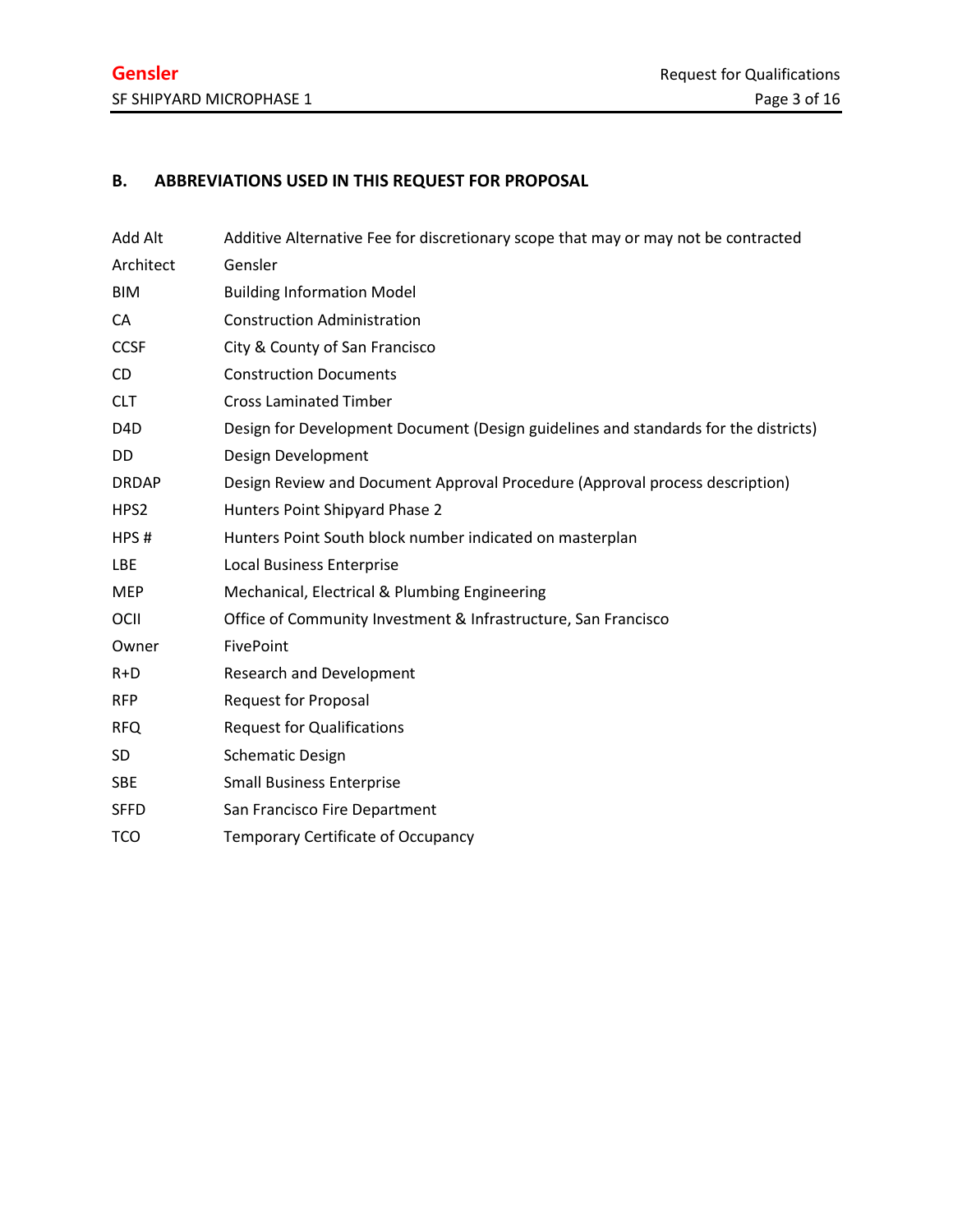# **C. INTRODUCTION**

CP Development Co., LLC ("FivePoint") is the Master Developer of the Hunters Point Shipyard Phase 2 (HPS2), located on approximately 420 acres along the southeastern waterfront of San Francisco. HPS2 will be a model of integrated planning and sustainable design. The site, a former naval base, is part of the larger Bayview Hunters Point neighborhood, an area characterized by well-established residential neighborhoods, commercial uses, and industrial areas. The transformative redevelopment of Hunter's Point Shipyard will introduce new infrastructure, state-of-the-art amenities, parks and open space, neighborhood retail centers, and a diverse range of housing and employment opportunities along the picturesque waterfront – all conveniently situated near downtown San Francisco and the Peninsula.

The San Francisco Shipyard is a revitalized waterfront neighborhood with a bold new vision offering a mix of residences, retail, entertainment, research and development/ office space and hundreds of acres of parks. The San Francisco Shipyard is being crafted from the culture of a historic San Francisco neighborhood, featuring contemporary design with amenities such as car charging stations, pocket parks, private patios and rooftop decks. Residents of The San Francisco Shipyard are being drawn to its walkability and acres of manicured parks and trails as well as the homes' stylish architecture, design features, and easy access to San Francisco, the Peninsula, and the East Bay. The San Francisco Shipyard is on the forefront of sustainable "green" development practices, as the community is pre-certified LEED-ND Gold from the US Green Building Council. The Navy, which currently owns the land, is conveying the land to the City (and in turn to FivePoint) in phases after it completes any required environmental remediation.

The San Francisco Shipyard, and the neighboring Candlestick Point development to the south, are the largest redevelopment effort in San Francisco since the 1906 earthquake and are changing the face of the City's southeastern waterfront. FivePoint aims to engage locally based businesses to join us in our endeavor to create thriving communities within the San Francisco Shipyard.

# **D. OVERALL PROJECT CONTEXT**

**NOTE:** This section describes the vision of the Hunters Point Shipyard development. Descriptions below are provided for context and background reference, and are not included as final or unchanging information in the RFQ. Projects specific to this RFQ are outlined in greater detail in Section J.

# **The Hunters Point Shipyard Masterplan**

The advancement and development of HPS2 will contribute a unique piece of city-making to the rich tapestry of San Francisco. The masterplan for HPS2 (Exhibit B), prepared by Adjaye Associates, celebrates the many layers of history that remain evident in the neighborhood while maximizing access to the San Francisco bay. In recognition of the Shipyard's evolution - from its rural origins, to its naval heritage, to its increasingly urban character – the masterplan proposes to retain key legacy buildings and features to root the development in the neighborhood's past, while establishing new infrastructure and built form to support the Bayview, Hunters Point and San Francisco communities as they develop into the future.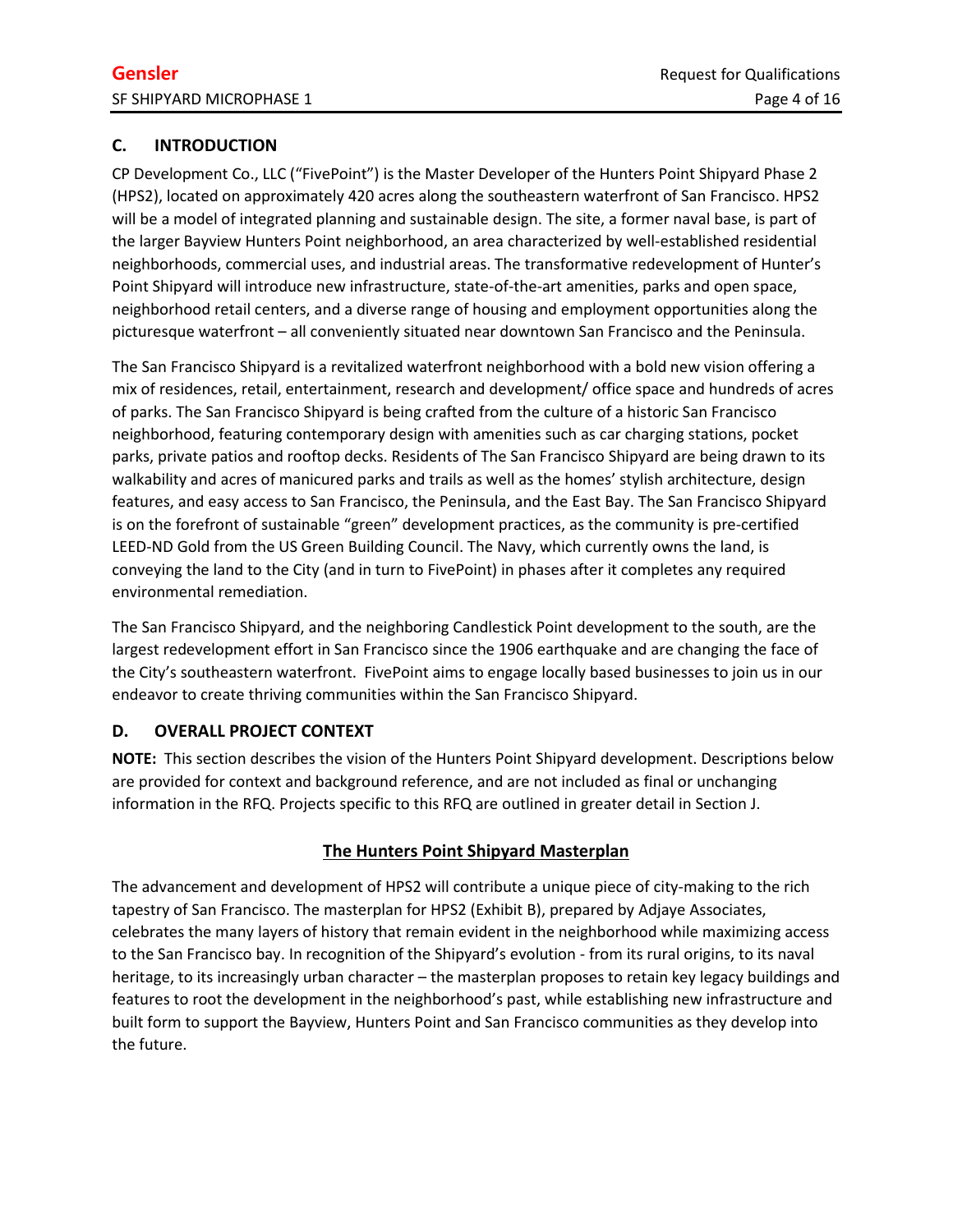The framework for the Shipyard masterplan is established around two key elements:

1. An urban grid with a geometry that reinforces its historic industrial fabric; and

2. Two public urban spaces that provide the backdrop for the public life within the Shipyard – a smaller, intimate "Water Room", and a larger "Green Room".

The urban grid has been adjusted to a human, pedestrian-friendly scale inspired by key residential and greenspace references from across San Francisco. Retaining this heritage allows for maximum retention of existing buildings, and creates a logical sequence of phasing consistent with the progressive transfer of land parcels from the US Navy.

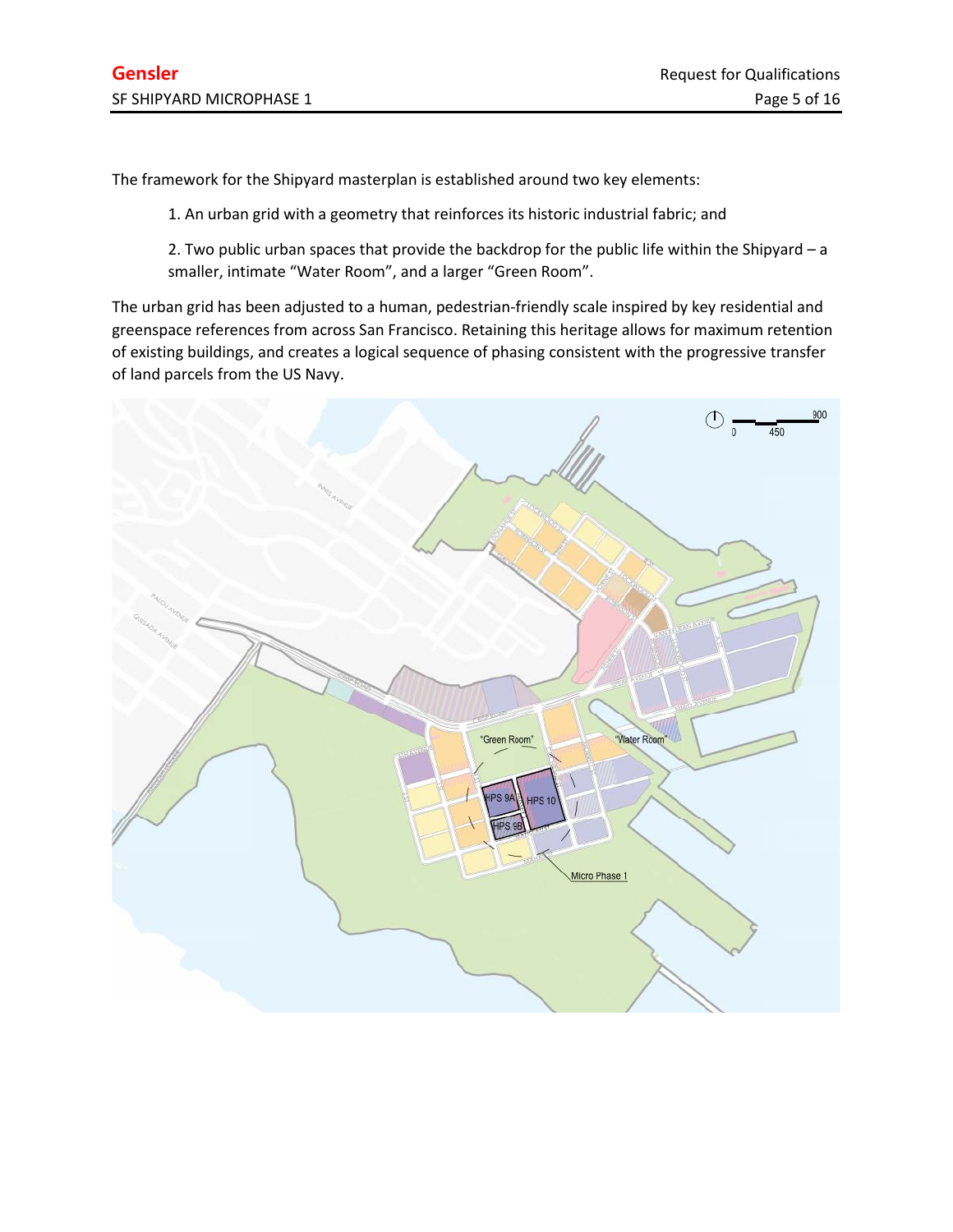# **The Green Room and Hunters Point Shipyard South**

The Green Room is a large privately owned public open space that is a civic counterpart to the Water Room. While the more urban Water Room describes a vision of sustained activity, the Green Room promises a place of respite for the community unique within the boundary of development. Firmly grounded within the context of the Shipyard's legacy buildings and located at a common entry for various transportation types, the Green Room's spaces are a source of protection against the harsh bay winds. Along with native vegetation and careful design of the ground-scape, the park's rolling mounds acknowledge the site's original uses by the Ohlone Tribe.

Surrounding the park, the Hunters Point Shipyard South (HP South) neighborhood is a mixed-use residential and commercial district that provides more traditional urban character than the adjacent R+D District to the north-east. Lending recreational support to the main park, the southern neighborhood provides a range of sports fields for soccer, baseball, basketball and tennis, as well as tapping into the Shipyard's network of bike paths and pedestrian allées.

As further described in following sections, this RFQ is specific to building sites within the Hunters Point Shipyard South district.

# **The Water Room and Hunters Point Shipyard North**

The Water Room functions as the heart of the Shipyard. Taking the form of a new public arena encasing Dry Dock 4, the Water Room provides a central focus for the Shipyard and establishes an entirely unique destination for local residents and the wider city. Flanked by an anchor retail space and new residential units, the dry dock is reinforced with pedestrian bridges, water access, and a new amphitheater that preserves the historic dock edge, thereby creating opportunities for public gatherings, sponsored programming and cultural life along the active waterway. The retention and enhancement of the dry dock ensures that its function is modernized in a manner that retains its historic character. To the northeast of the Water Room and Dry Dock 4 is a historic R+D District programmed with Research and Development land uses and activities. A lively, mixed-use commercial district, the R+D district is uniquely suited for innovative start-ups, expanding tech leaders, forward-thinking enterprises, and creative office/lab tenants. To the north-west of the R+D district is a diverse residential neighborhood – Hunters Point Shipyard North.

HP North is an intimate residential neighborhood punctuated by two residential towers on its southern edge. The residents in this area will enjoy expansive views north towards Downtown San Francisco, the Bay Bridge and East Bay, and convenient access courtesy of an integrated transit, bicycle, pedestrian and road network.

### **Shipyard Village Center**

The creative backbone of the development, the Village Center is a mixed-use neighborhood that includes the largest artist community in North America. The artist community will remain in both an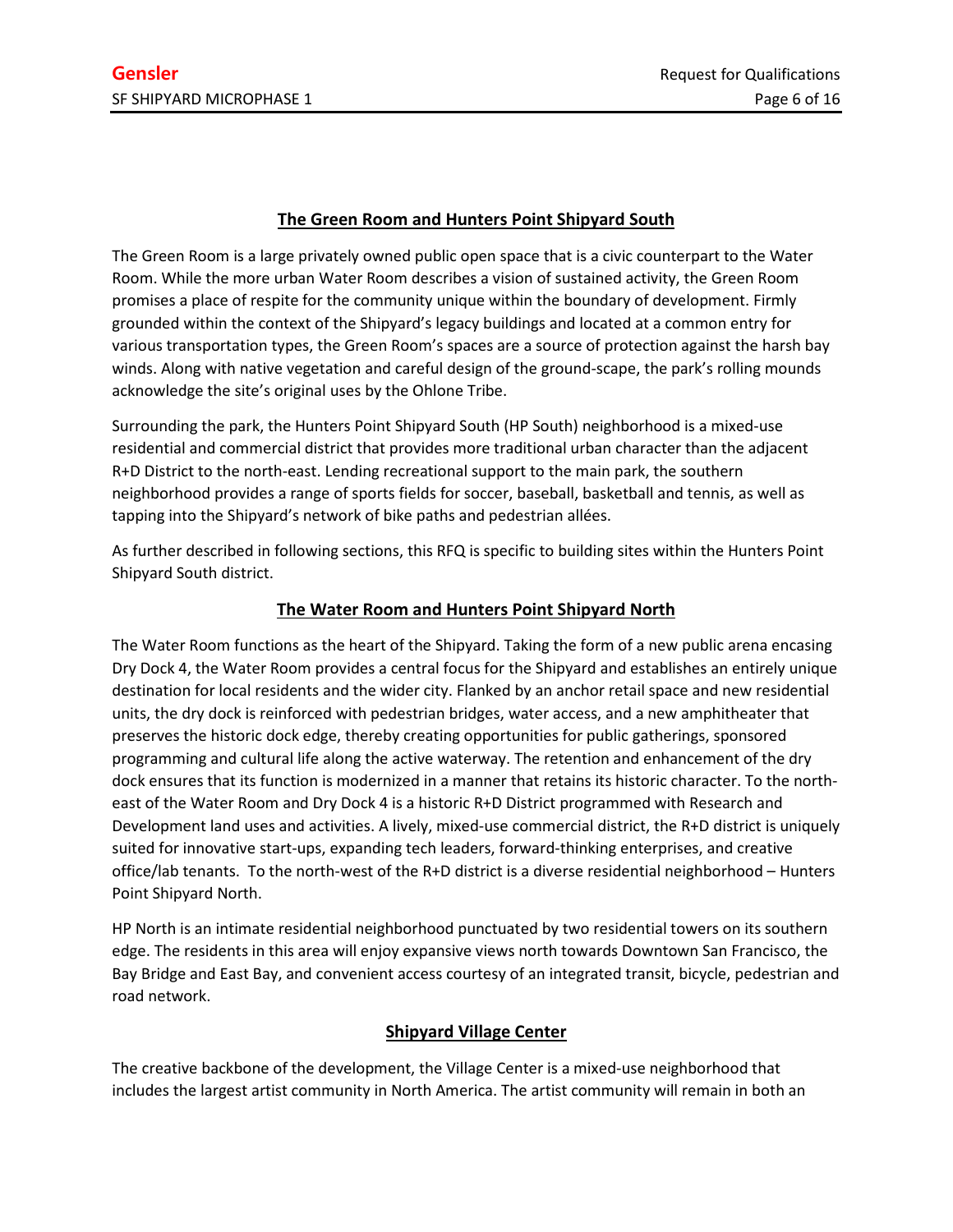existing building and a future building. The main street, Fischer Street, will be lined with urban manufacturing and retail uses in the form of Maker Spaces.

# **Hunters Point Shipyard Innovation District**

Adjacent to the Shipyard Village Center, Hunters Point will be the site of a dynamic new innovation district that combines the resources and potential of K-12 education, higher education, and private enterprise. On Crisp Road, a Science, Technology, Engineering and Math (STEM) Academy for secondary students will open up collaborative possibilities across technical and scientific platforms. The STEM Academy will also promote collaboration and the sharing of resources with the R+D activities in the R+D District. Complementing the STEM Program, a private K-12 school is also proposed, surrounded by recreation space and sports facilities. An SFUSD elementary school may also be located within HPS2. Together they will bring synergy to the residential and working communities of the neighborhood in a manner that captures San Francisco's distinctive innovative spirit.

### **E. PROJECT ENTITLEMENTS**

The 2010 Shipyard Design for Development (D4D), Exhibit C which contains design guidelines and standards for the districts described above, and the Design Review and Document Approval Procedure (DRDAP) Exhibit D which describes the approvals process, are the two principal governing documents for vertical design standard and process at HPS2. The design of buildings specific to this RFQ (HPS 9A, HPS 9B and HPS 10/Bldg 411) must meet all design requirements established within the D4D and DRDAP, as well as all applicable codes, laws, and regulations in the City of San Francisco.

The 2010 D4D is currently undergoing revisions, with a new version expected to be issued in the coming months. Further information will be shared during the forthcoming RFP phase. For more information: http://sfdbi.org/codes.

### **F. SUSTAINABILITY GOALS**

The owner is considering developing the site as an Eco-Grid, taking a holistic approach to the sustainable deployment of resources including renewable energy, water reuse, building efficiency and smart city technologies to create a new paradigm for healthy, innovative and ecologically responsible communites. The commercial and residential buildings will be part of a district HVAC system and will need to be designed and equipped accordingly.

The site is required to meet LEED Neighborhood Development Gold standards. The D4D requires that all R&D buildings individually also meet LEED BD&C Gold standards or higher. The Respondent will work with FivePoint and Gensler to determine if LEED credits are required or if optional credits are desired. The intent is to incorporate any LEED requirements into the project design criteria at the earliest stage possible.

### **G. CONSTRUCTION TYPES**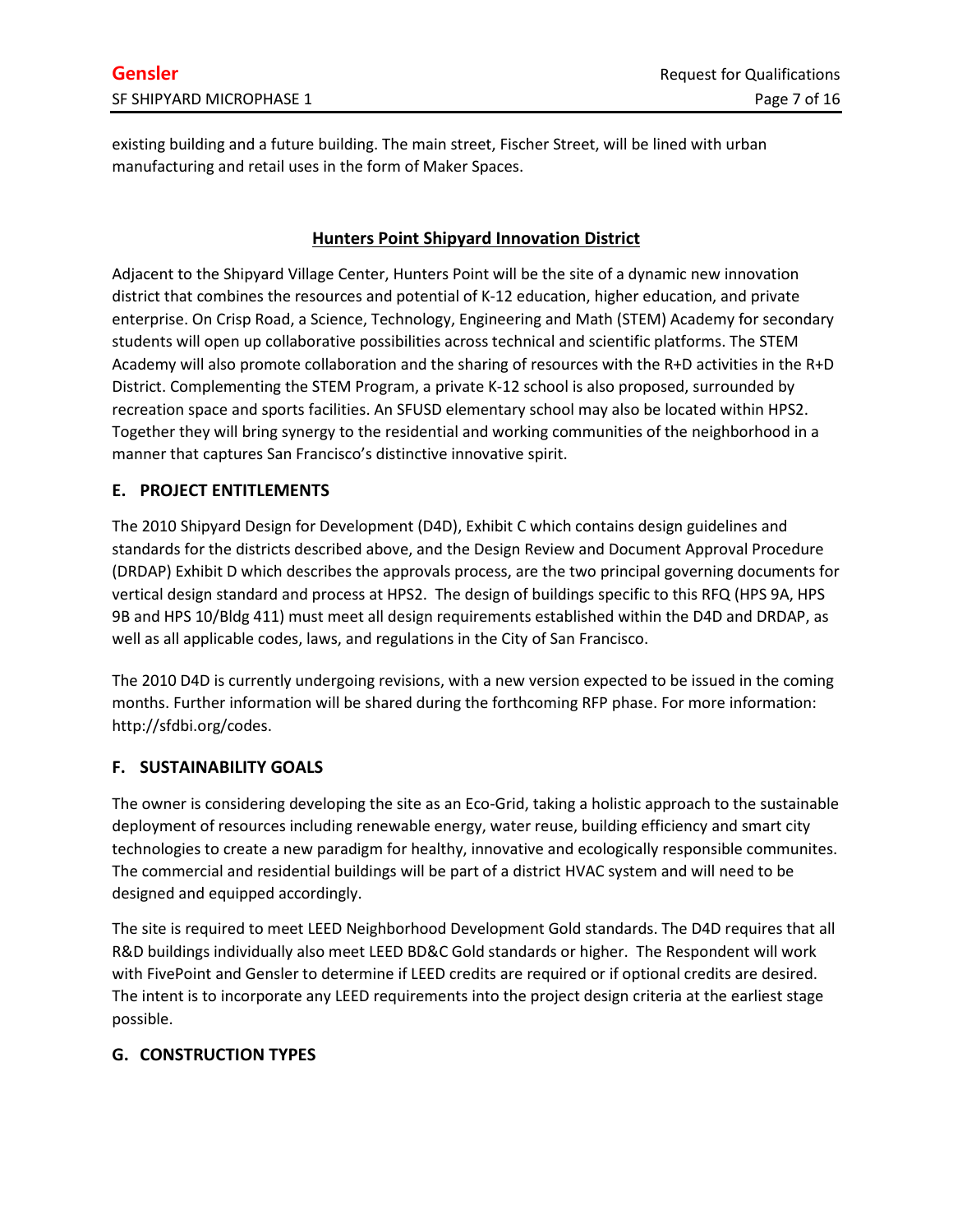Several different construction types are being considered for use including cast-in-place concrete, precast concrete, and steel construction. Cross Laminated Timber (CLT) or other commercially available modular systems may also be considered, and the design team will explore automated parking systems for parking uses. Relevant project experience with such systems, as it relates to the respondents' disciplines, should be included in the statement of qualifications.

## **H. TIMELINE**

The anticipated timeline for services rendered on the scope of work is four to five years. Refer to current project schedule Exhibit G, although schedule is subject to modifications.

Qualifications are requested for the following disciplines. Please specify which disciplines the RFQ submittal is addressing, and address each of the 3 buildings with a separate submittal, if applicable. A single consultant may qualify for several disciplines and/or a consultant may focus on only a portion of the scope of a particular discipline.

### **Contracted with FivePoint**

- Expeditor
- Special Inspection
- Surveyor
- Geotechnical Engineering

#### **Subconsultants contracted under Architect or Primary Discipline Consultant**

- Acoustical and Vibration Engineering
- ADA and other applicable Disability Codes
- Associate Architect
- AV (Audio Visual)
- Building Enclosure
- Building Energy Modeling
- Civil Engineering
- Code Consultant/ Fire & Life Safety\*
- Cost Estimating
- Electrical Engineering
- Expeditor
- Exterior Building Maintenance/façade maintenance
- Fire Alarm
- Fire Protection
- Green Roof Consultant
- Hardware Consultant
- Interior Design\*
- Irrigation Engineering
- Landscape Architect/ Water Features
- LEED Administration
- Lighting Designer
- Low Voltage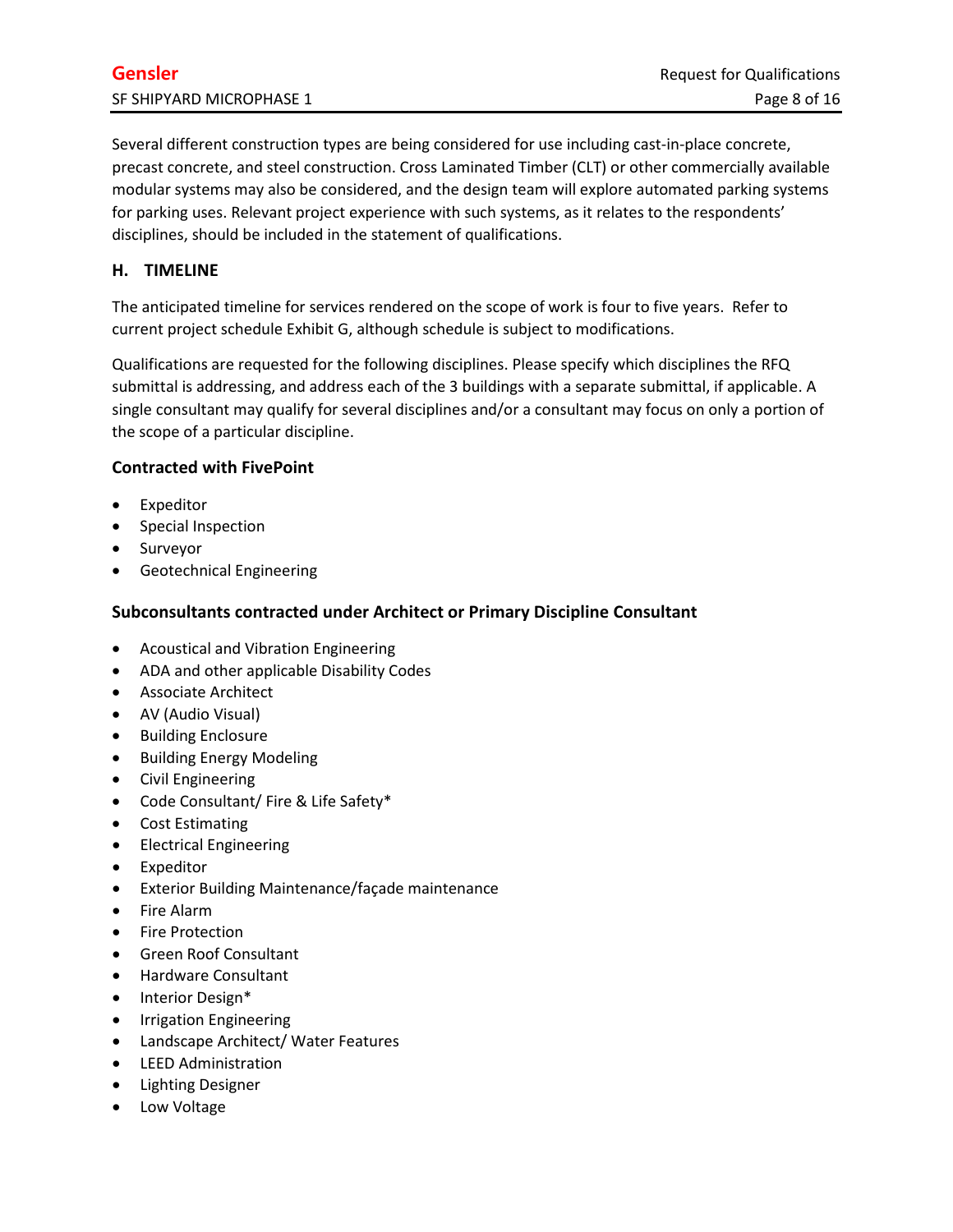- Mechanical Engineer
- Model Maker
- Parking Design
- Plumbing Engineer
- Printing and Reprographics
- Security Consultant/Telecom
- Signage: interior and exterior/ code compliant and wayfinding
- Site Utility Consultant
- Solar/Photovoltaic
- Specification Consultant
- Structural Engineer
- Vertical Transportation
- Visualizations
- Waterproofing
- Wind Consultant

\*Note: Consultant may be contracted with FivePoint. Final contracting arrangement to be determined.

FivePoint and Gensler anticipate selecting one or more consultants from each discipline, though we reserve the right to not select any for an individual discipline. Further description of the expected scopes of services are included in the attached Exhibit A.

As previously noted, respondents for disciplines contracted by the Architect (Gensler) and Primary Discipline Consultants will be considered for substantial association with the appropriate consultant during the forthcoming RFP phase.

OCII recognizes Joint Ventures (JVs) and Associations between non-SBE firms and SBE firms where the SBE partner performs at least 35% of the work defined in a written JV or Association agreement, and receives at least 35% (or a proportionate share, whichever is higher) of the dollars to be earned by the JV or Association. Under this arrangement, OCII will deem the JV or Association to be an SBE for the purposes of meeting the SBE goal. **However, as mentioned previously, no teaming is to occur at the RFQ stage of the selection process. Partnerships/Joint Ventures will be entertained during the RFP process, but not in this RFQ.**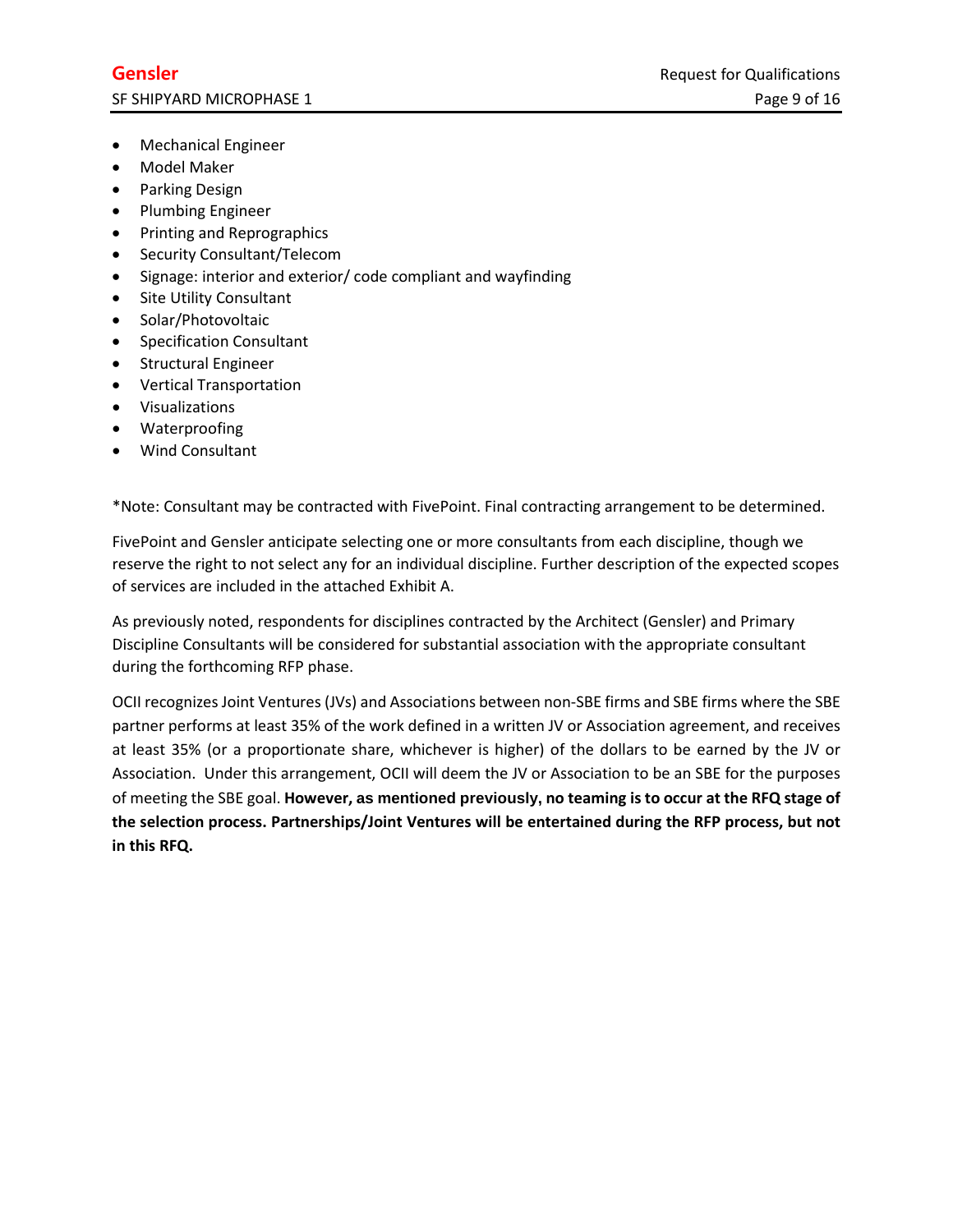## **I. PROJECT SCOPE**

This RFQ is specific to three commercial building projects within HPS2 Micro Phase 1, generally described as follows:

# **EXISTING BUILDING 411 / HPS10 - Adaptive Reuse**

**HPS 10** is an existing building that will be adaptively reused and expanded. The scope includes renovation of the existing building to create Class A R+D / Office space and retail space.

- Conceptual Program includes:
	- o 212,380 GSF Block size (187,500 SF building footprint)
	- o 440,000 GSF R+D/Office Space
	- o 50,634 GSF Retail Space
	- o 490,634 GSF Total concept program
- Delivery conditions: Warm Shell. Respondents should identify a base Cold Shell fee and the added fee for Warm Shell delivery. See Exhibit I for definitions.
- Building 411 is a 200,000 sf former shipbuilding manufacturing facility constructed in 1949. The building is comprised of one large principle manufacturing shop floor area with two adjacent 2 story ancillary accommodation additions originally containing former offices, locker and restrooms, storage areas, former washrooms, and other ancillary accommodations. There is also a 1 story (double height) former furnace enclosure adjacent to north addition. The main shop floor building volume is constructed with a structural steel frame bearing onto concrete grade beams and pile foundations. (Drawings of the existing building are available upon request.)
- The existing building envelope consists in part of asbestos cement corrugated cladding, linear glazing, large bye-parting sliding doors, and cast-in-place concrete walls. The building roof is split into 2 sections, the north section being approximately higher than the south section. Both roofs feature north-facing "sawtooth" fenestration.
- Preliminary concepts include the adaptive reuse of a significant portion of Building 411. The existing 2-story portion of the structure at the east is anticipated to be demolished and replaced by new construction approximately 50' wide by the building length of 525 feet.
- Adjacent grade will be raised (addressed under a separate project) five to seven feet requiring new foundation construction.
- Space is likely to include one or more atriums.
- Existing exterior skin will be largely replaced.
- It is not understood if seismic upgrades have been performed on Building 411 since the Loma Prieta Earthquake of 1989.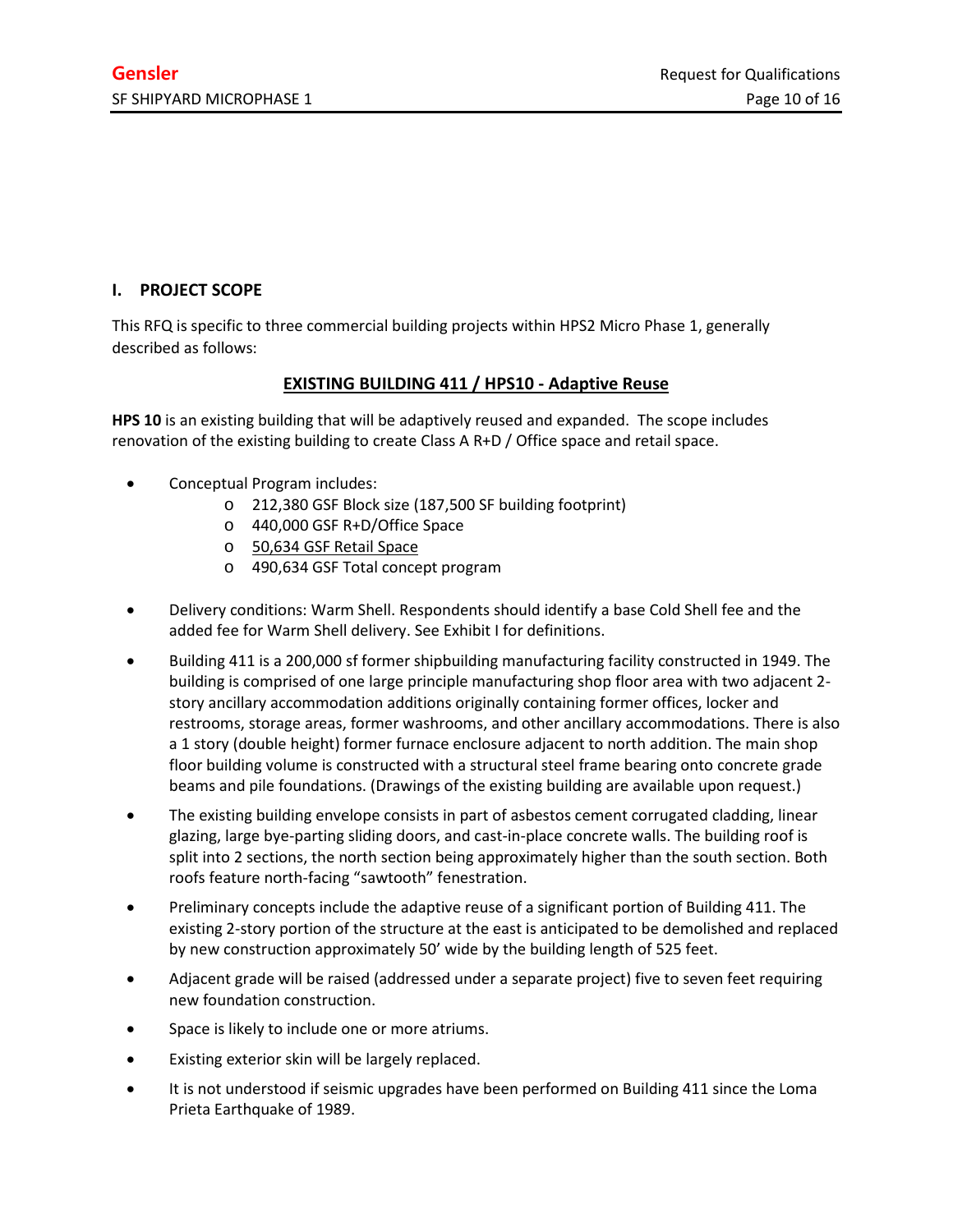• Active Use/Retail program will be located at grade level adjacent to the 'Green Room' and pedestrian walks.

# **HPS 9A - New R+D / Office**

- Conceptual program includes:
	- o Block size: 83,017 SF
	- o 310,000 GSF of New R+D / Office
	- o 32,000 GSF ground level Retail
	- o 342,000 Total GSF
- Delivery conditions: Warm Shell. Respondents should identify a base Cold Shell fee and the added fee for Warm Shell delivery. See Exhibit I for definitions.
- All levels above grade. Will be sited on five to seven feet of raised grade (addressed under a separate project).
- Approximately 75 to 85 feet in height. (pending OCII's master plan approval).
- Assumed Floor-to-floor heights: 20' ground floor, 15' for higher floors
- The R+D program may include dry lab, tech spaces, but no wet lab utilities are currently anticipated.
- Active Use/Retail program at grade level

#### **HPS 9B – Parking**

- Conceptual program includes:
	- o Block size: 50,292SF
	- o 302,100 GSF including about 840 spaces,
	- o 10,500 GSF retail at ground level
	- o 312,600 Total GSF
- New Parking Structure with all levels above grade.
- Sited on five to seven feet of raised grade (addressed under a separate project).
- Approximately 65 feet in height (pending OCII's master plan approval)
- Assumed floor to floor heights level 1 at 20', level 2 at 11'-6", levels 3+ at 10'-4"
- Parking on the roof level.
- Parking within the development must conform to Design for Development ("D4D") requirements, including façade articulation and screening of vehicle headlights. Parking must also be screened, likely, in part by solar panels to satisfy renewable power resource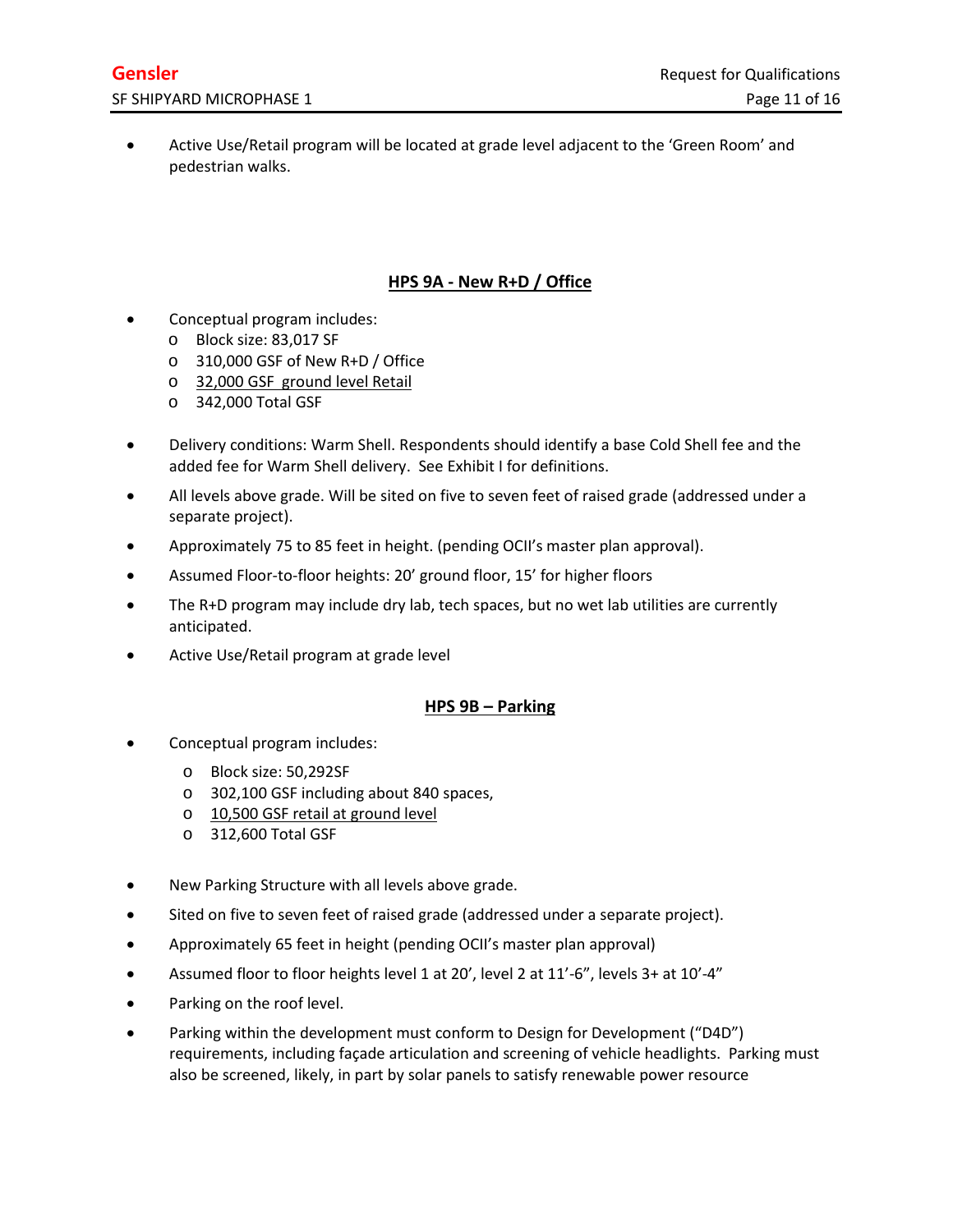requirements. Portions of the façade not including retail or other active uses must be treated in a way to improve the ground-level pedestrian experience as specified in the D4D.

## **J. COMPLIANCE WITH OCII'S SMALL BUSINESS ENTERPRISE (SBE) POLICY**

This project is administered by the San Francisco Office of Community Investment and Infrastructure ("OCII"). The OCII Small Business Enterprise ("SBE") Policy (Exhibit F) is applicable to the Project with a 50% SBE participation goal (Professional and Personal Services Contracting) and a trainee hiring goal for design professionals with contracts greater than \$100,000. Owner and Gensler are committed to making a good faith effort to contract with professional service consultants certified as SBEs. First consideration will be given in awarding contracts to Project Area SBEs and San Francisco-based SBEs pursuant to the OCII SBE Policy. Non San Francisco-based SBEs will be used to satisfy participation goals only if San Francisco-based SBEs are not available, not qualified, or if their bids or fees are significantly higher than those of non San Francisco-based SBEs.

OCII will recognize Joint Ventures (JVs) and Associations between non-SBE firms and SBE firms where the SBE partner performs at least 35% of the work defined in a written JV or Association agreement, and receives at least 35% (or a proportionate share, whichever is higher) of the dollars to be earned by the JV or Association. Under this arrangement, OCII will deem the JV or Association to be an SBE for the purposes of meeting the SBE goal. However, no teaming is to occur at the RFQ stage of the selection process. Substantial associations, Partnerships, and/or Joint Ventures will be entertained during the forthcoming RFP process, not in this RFQ process.

OCII no longer directly certifies SBEs, however OCII will honor firms certified with the City and County of San Francisco as Local Disadvantaged Business Enterprises (LBEs) that are consistent with the SBE certification standards. In order to be recognized as an economically disadvantaged SBE, the business must have an average gross receipt income based on the three most recent tax returns that does not exceed \$2.5 million dollars for Professional Services.

OCII will also accept the information on documented small economically disadvantaged businesses (SBE, MBE, and WBE) certifications from the following jurisdictions: State of California – Small Business Enterprises (SBE), Federal and any other local jurisdiction. Staff will make the final determination on the consistency of the certification standards and acceptance or denial of certifications listed above.

For more information on LBE certification with the City and County of San Francisco, please visit the following site:<http://sfgov.org/cmd/lbe-certification>

Please contact George Bridges, Senior Contract Compliance Specialist for additional information: [George.bridges@sfgov.org](file://zgf.local/data/SEA/Projects/23099.ship/05%20PM/OCII%20SBE/SBE%20RFQ%20and%20Exhibits/George.bridges@sfgov.org)

### **K. PRE-SUBMISSION CONFERENCE**

Respondents are encouraged to attend a Non-Mandatory Pre-submission Conference where representatives of the development team will briefly present the project and answer questions. The meeting will take place as follows: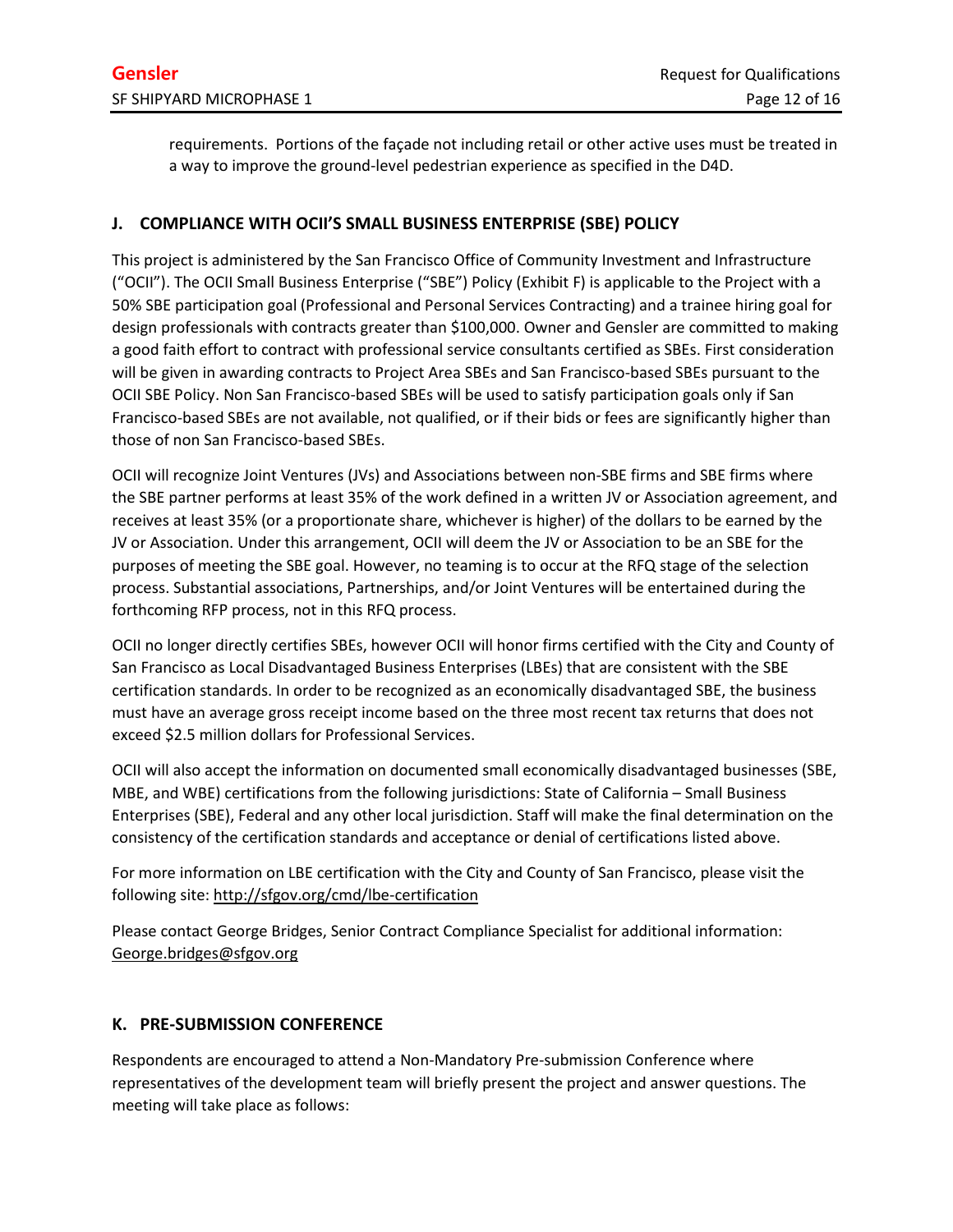LOCATION (Koret Auditorium – Main Library) September 21, 2017 9:30 AM

# **L. CLARIFICATIONS AND INTERPRETATIONS**

In advance of the deadline stated in the RFQ Schedule above, all questions and requests for clarification for this RFQ shall be submitted in writing to:

> Mark McMinn and Jessica Sheehan E-mail: mark[\\_mcminn@gensler.com;](mailto:mcminn@gensler.com) jessica\_sheehan@gensler.com **Subject Line:** SF Shipyard RFQ Inquiries

All questions and clarifications received prior to September 20 will be responded to at the Pre-Submission Conference. All questions and clarifications received after the Pre-Submission Conference and before the deadline for questions and clarifications on will be responded to by September 25 at 5:00 pm. Any clarifications or interpretations that materially affect or change RFQ requirements will be distributed by Gensler or FivePoint as an addendum to Respondents and will be deemed part of this RFQ.

### **M. RFQ COSTS BORNE BY RESPONDENT**

All costs related to the preparation of a submittal to this RFQ and any related activities are solely the responsibility of the Respondent. FivePoint assumes no liability for any costs incurred by the Respondent throughout the entire selection process.

### **N. RESPONDENT'S RESPONSIBILITIES**

Each Respondent shall study this RFQ, including all exhibits and governing documents whether stated herein or not, and become familiar with the package's contents and the location, nature of the sites and scope covered by the RFQ package. Any failure to understand completely any aspect of this RFQ or the proposed sites is the responsibility of the Respondent. It is the responsibility of the Respondent to request any additional documents, including but not limited to OCII regulations that were not provided in this RFQ, such that the Respondent fully understands the requirements related to the Project.

### **O. SUBMITTAL REQUIREMENTS**

Submittals should be prepared simply and economically, providing a straightforward and concise description of the Respondent's capabilities for satisfying the requirements of the RFQ. Emphasis should be on completeness, and clarity of content and substance.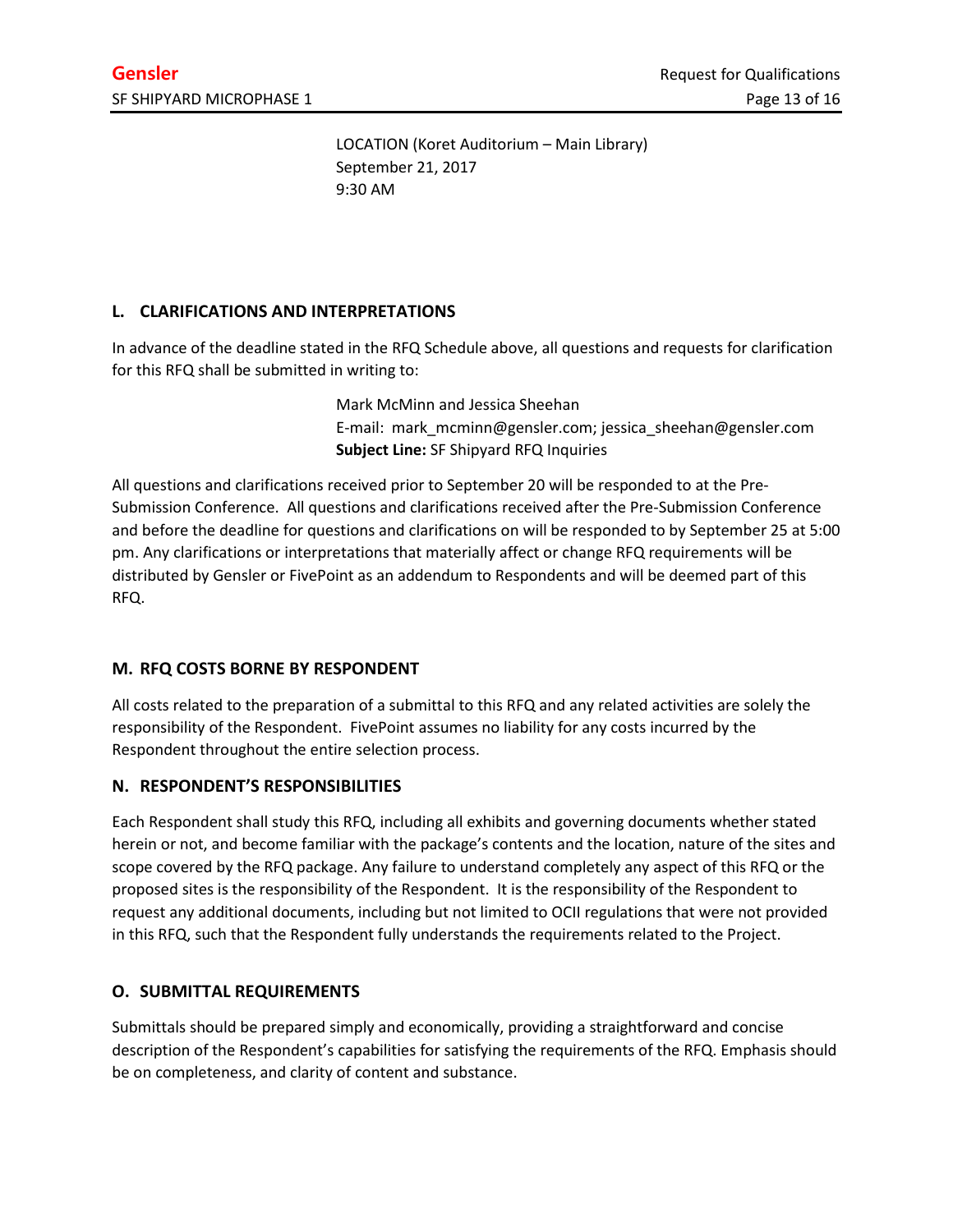Submittals shall be signed by an authorized representative of the Respondent and shall include Respondent's certification that all information provided in its response to this RFQ is true and accurate. Failure to provide information required by this RFQ may result in rejection of the submittal.

- 1. There shall be one respondent submittal for **each building project separately**, as applicable. Each submittal shall include the following sections, separated by page breaks:
	- a. **A cover letter** indicating the Scope(s) of Work identifying the discipline(s) in Exhibit A for which the Respondent is submitting qualifications. Should Respondent cover multiple scopes, please identify all areas in which Respondent is qualified to perform services provided they are relevant to this RFQ.
	- b. **A description of Respondent's qualifications** to perform the work briefly described in the Scope of Work. Identify up to five (5) completed projects that best demonstrate firm qualifications to perform the work. While built projects are generally preferred as relevant examples of experience with similar building types, Respondent is free to portray unbuilt projects when they better demonstrate relevant experience. Describe the project, identify specific services provided, and provide reference contact information.
	- c. **Describe the organizational structure of the team** and identify the type of services for which they will likely be directly responsible, their experience level, and the amount of time they will be dedicating to the project. Personnel presented in the submittal are expected to be the same personnel involved throughout the life of the project.
	- d. Consultant **fee rate schedules** for staff that are expected to work on the project. Please follow the table format shown below.

| Name | Position/Role | Rate |
|------|---------------|------|
|      |               |      |
|      |               |      |
|      |               |      |
|      |               |      |
|      |               |      |

- e. **If applicable, evidence** that the Respondent qualifies as a Local and/or Small Business Enterprise pursuant to the requirements of the OCII SBE Policy.
- 2. **One PDF** document in one file with a clear and legible copy of the entire submittal. The digital file must be provided in a PDF file format.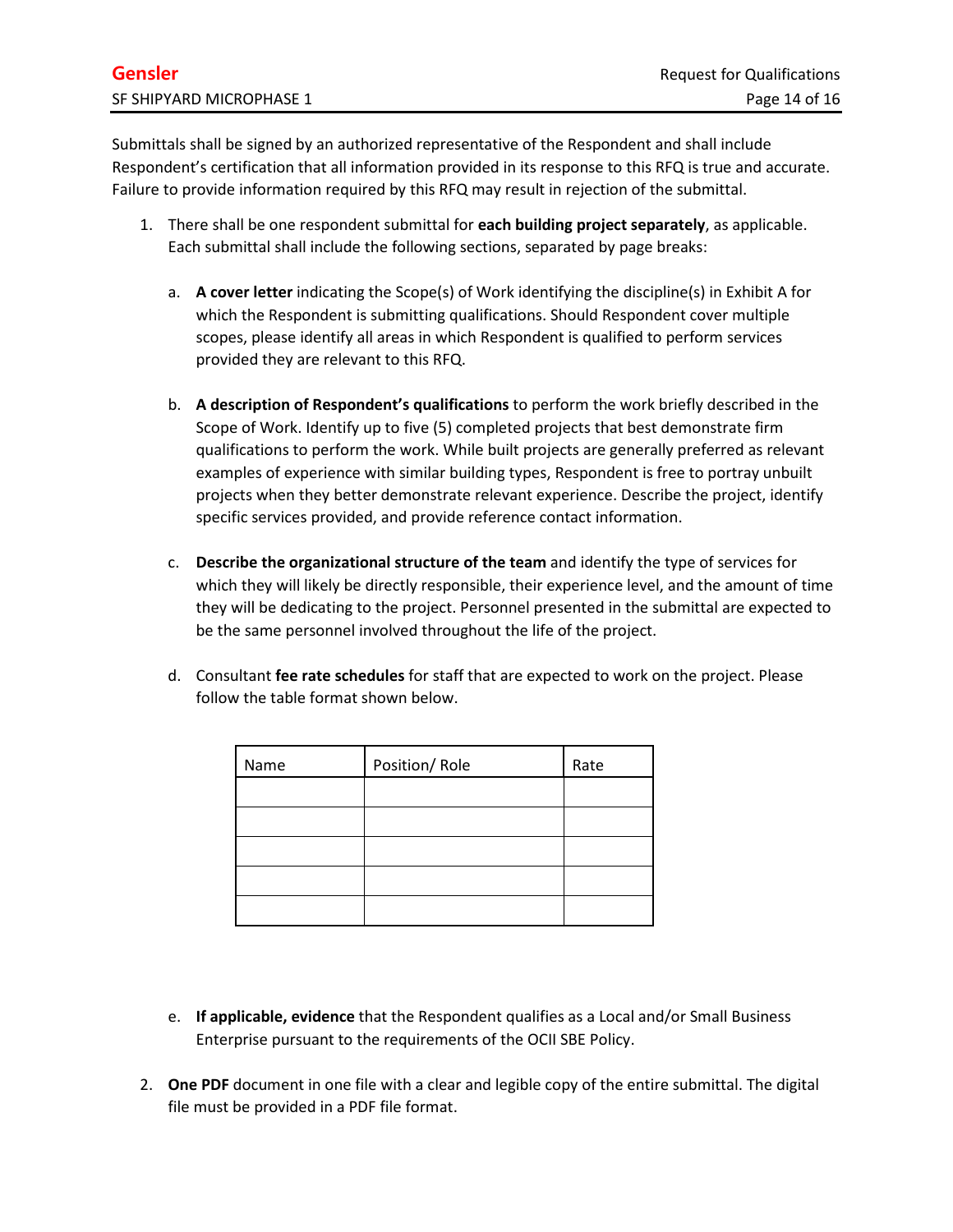3. Any information thought to be relevant, but not specifically applicable to the enumerated Scope of Work, may be provided as an appendix to the submittal. However, any additional information should be concise and focus only on the requirements of the RFQ.

# **P. QUALIFICATIONS, EVALUATION CRITERIA, AND SELECTION PROCESS**

- 1. FivePoint and Gensler are looking for a diverse pool of candidates experienced with similar building types and scales, in the city of San Francisco, with offices in San Francisco being strongly preferred.
- 2. After the RFQ Due Date, FivePoint and Gensler in consultation with OCII will review each qualification submittal and create a shortlist of consultants to participate in the Request for Proposal (RFP) process.
- 3. All firms wishing to be considered for the Project must satisfy the following conditions:

a. Applicable business and professional licenses in good standing; and Satisfactory insurance coverage. Evidence of satisfactory insurance coverage per Exhibit H is not required in a response to this RFQ, but will be requested during the forthcoming RFP process for those contracting directly with FivePoint, Gensler or a Primary Discipline Consultant.

- 4. RFQ respondents will be evaluated based upon, but not limited to, the below factors:
	- a. **Strength of consultant's qualifications** to undertake the subject scope of services
	- b. **Ability to collaborate** as part of an expansive team
	- c. **Experience in working with the jurisdictions** affecting this project, including experience working with OCII and meeting OCII's Small Business Enterprise requirements
	- d. **Individual project team members' experience** with projects of similar size/scope in Jurisdictions affecting this project
	- e. **Professional references** from developers, general contractors, and/or design professionals. References may be contacted.
	- f. **Experience with similar product type** (i.e. construction type, etc.)
	- g. **Résumés**
	- h. **Other criteria** deemed to be in the best interest of the Project.
- 5. Consultants will not execute a project specific Consultant Agreement until the Forthcoming RFP process is complete.
- 6. The shortlist for consultants invited to participate in Phase 1 the forthcoming RFP process will be announced in late October 2017 (subject to change).